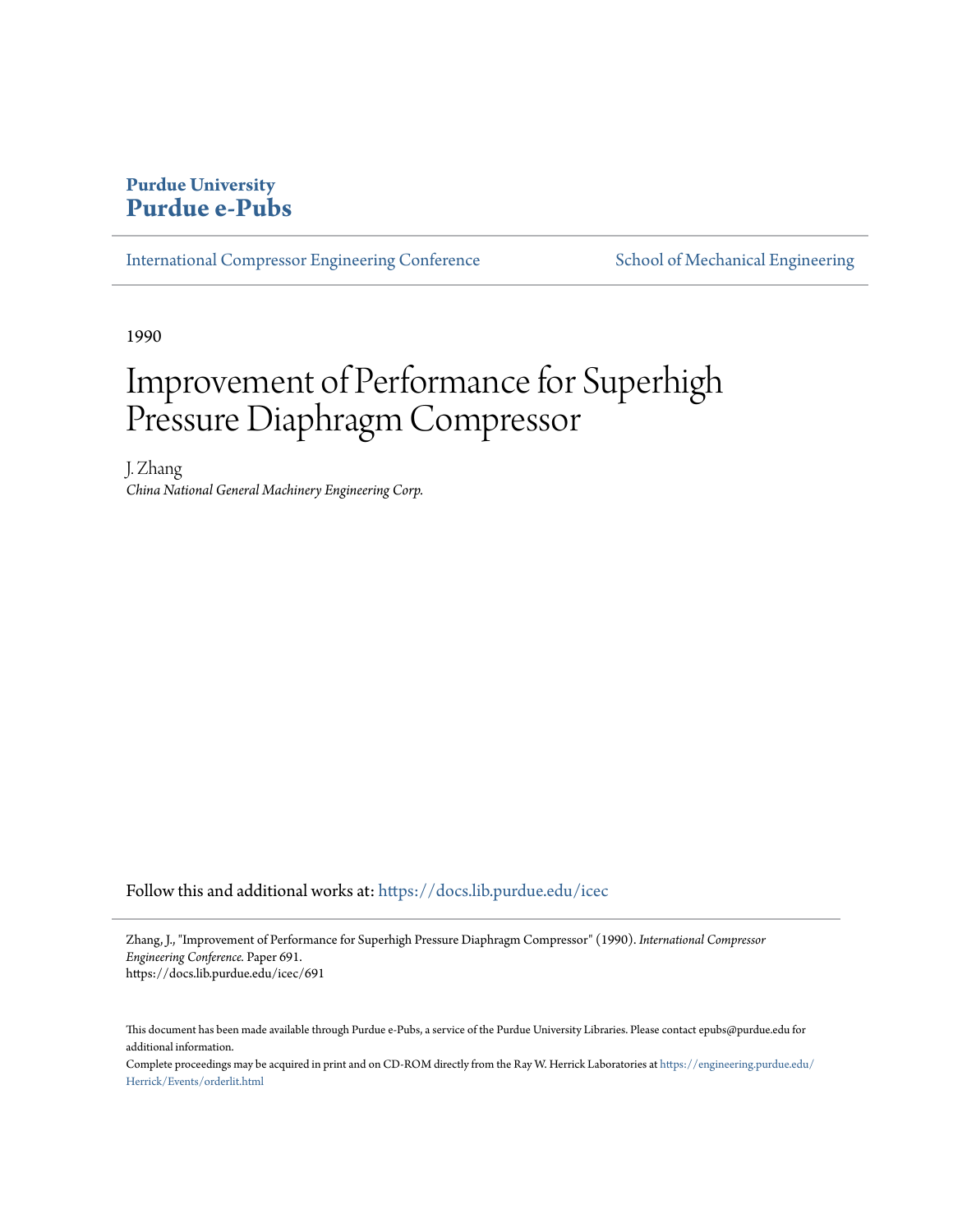#### IMPROVEMENT OF PERFORMANCE FOR SUPERHIGH PRESSURE DIAPHRAGM COMPRESSOR

#### Jizhong Zhang

China National General Machinery Engineering Corp. No.A2 Taiping Street, Xuanwu District, Beijing, P.R.China

#### ABSTRACT

The service life of the diaphragm on the diaphragm compressor is affected to a large extent by the liquid-gas pressure differetial across the diaphragm. When the differential goes overhigh, it will lead to the damage of diaphragm. This problem is especially severe for superhigh pressure diaphragm compressor. The present article introduces a new type of automatic pressure regulating valve for superhigh pressure diaphragm compressor. This valve can keep the liquid pressure under the diaphragm going up and down along with the increasing and decreasing of the compressor discharge pressure. Meanwhile it can maintain the liquid pressure slightly higher than the gas pressure so as to minimize the destruction caused by the excessive liquid-gas pressure differetial.

#### INTRODUCTION

In recent years, metal diaphragm compressor has been used in more fields due to *ita* superiorities, such as no leakage, no contamination to the process gas and high single stage compression ratio which makes it easier to attain superhigh pressure compression. But it has been a sticky problem to prolong the service life of metallic diaphragm, especially for superhigh pressure diaphragm compressor, for which the current diaphragm's service life *is* normally sveral hundred hours.

Studying carefully, we found out that the main factors causing the damage of diaphragm come from primarily two aspects. One is the deformation stress on diaphragm, the other is the additional local stress generated by the liquid-gas pressure differential on the diaphragm at the mouthes of process gas inlet and outlet. For the first one, the destructive stress can now be reduced to fairely weak by means of optimizing the cavity plotting and improving the manufacturing quality of the cavity surface. However, the second one, additional local stress is difficult to be eliminated.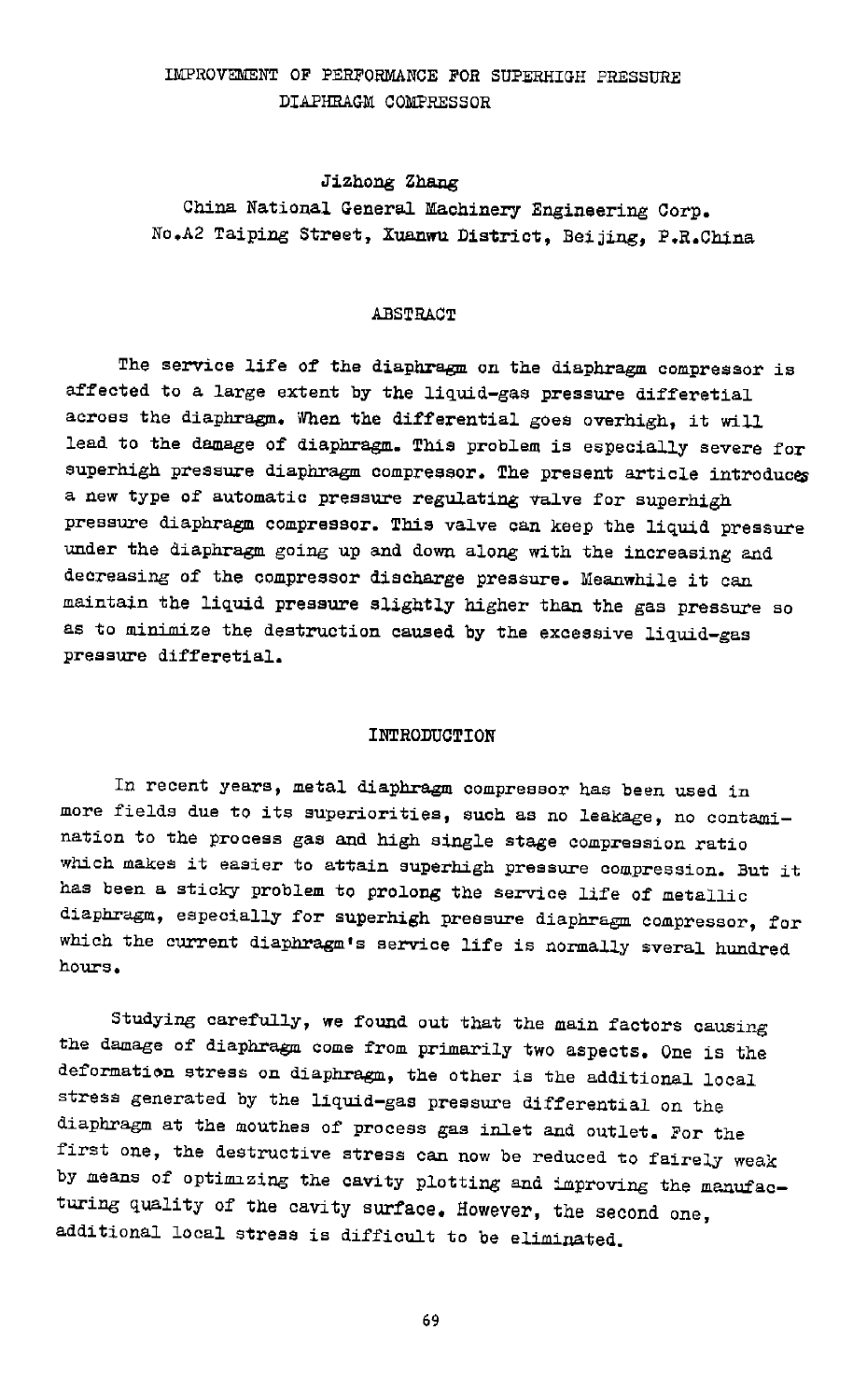The additional local stress, acting on the diaphragm at the mouthes of process gas inlet and outlet, is generally considered as a shearing stress which primarily depends on the liquid-gas pressure differential across the diaphragm. While the pressure differential is affected by the liquid pressure limiting valve on the compressor and the working procedure of compressor.

At present, most of the liquid pressure limiting valves for diaphragm compressor are spring-loaded type, which is similar to a safty valve having only one limiting pressure for opening. But in actual running, the compressor discharge pressure *is* variable. So there will be a high pressure differential between liquid and gas across the diaphragm.

Being limited by its small discharge capacity, diaphragm compressor is usually used for cylinder filling. When the pressure in vessel reaches the desired value, the compressor will stop running, i.e. the discharge pressure undergoes an up and down procedure without staying at a high level for a long period. Thereby, we can see that the liquidgas pressure differential is large before and after the discharge pressure reaches the designed max. value. It is the main factor to damaged the diaphragm.

Let's take GME120 type diaphragm compressor, designed by GME (China National General Machinery Engineering Corp.) *in* early years, as an example (whose max. discharge pressure is 120 MPa, i.e.17400 psil It works with a spring type pressure limiting valve, for which the opening pressure is set at 130 MPa (18850 psi) according to its max. designed discharge pressure. See Fig.1, when the compressor starts, the liquid-gas pressure differential is nearly 115 MPa (16675 *psi).* 

In order to prolong the service life of diaphragm, GME used to install a manual pressure control valve on superhigh pressure diaphragm compressor to control the liquid pressure going up and down along with the gas pressure. The results are that, the liquid-gas pressure differential is reduced greatly and the service life of diaphragm is increased to some extent, but its shortcoming is obviousthat the operator is too near to the machine to be safeguarded.

If taking compressor discharge pressure (almost the same as the gas pressure above diaphragm) as a limiting means instead of manual control to control the opening pressure (i.e. the peak value of liquid pressure under diaphragm) of the pressure limiting valve, it would be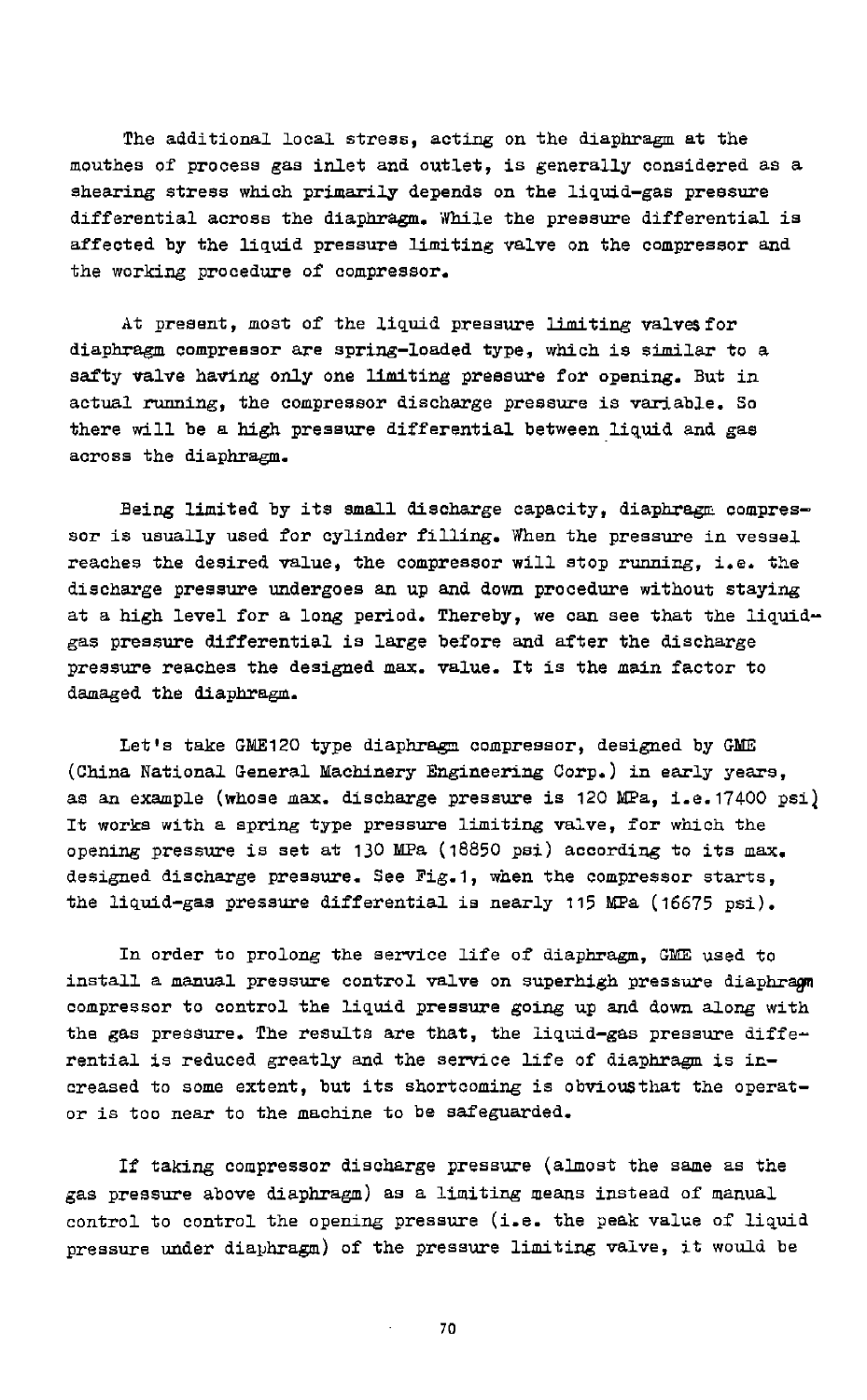the optimum pattern to attain automatic regulat- Liquid ing for liquid-gas pressure differential across 120 the diaphragm. Many  $ef \div$ forts have been made for 100 that purpose and several 80 kinds of valves designed with the above mentioned principle are available such as diaphragm type automatic pressure regulating valve and overflow type automatic pressure regulating *valve.*  Unfortunately, they are not suitable for superhigh pressure diaphragm compressor.



:Pig.1 Liquid-gas Pressure Curve Of GME120 Diaphragm Compressor

#### COURSE OF IMPROVEMENT

We set out to develop GME200 diaphragm compressor with a higher discharge pressure in 1984.

|                  | The main parameters are as follows: |                                |
|------------------|-------------------------------------|--------------------------------|
|                  | max. discharge pressure:            | 200 MPa (29000 psi)            |
| stroke capacity: |                                     | $0.453$ $m^3/h$ (16 cft/h)     |
| gas:             |                                     | hydrogen H2                    |
| usage:           |                                     | fill superhigh pressure vessel |

The objective of this improvement is to develop an automatic pressure regulating *valve* adapted to hydrogen and discharge pressure of <sup>200</sup>MPa (29000psi) and in the same time to minimize diaphragm damage caused by liquid-gas pressure differential.

The train of thought we followed in the design *is* as follows: <sup>a</sup> normally-closed valve needle is set in the automatic pressure regulating valve, the rear of which (i.e. valve rod) extends into a pneumatic chamber communicating with the compressor discharge pressure. Thus the liquid pressure in front of the valve needle will reach equilibrium with the gas pressure behind the valve needle while pushing against each other. When the liquid pressure is higher than the gas pressure, the valve needle will open and hydraulic fluid will be released. As the liquid pressure goes down, the gas pressure will push valve needle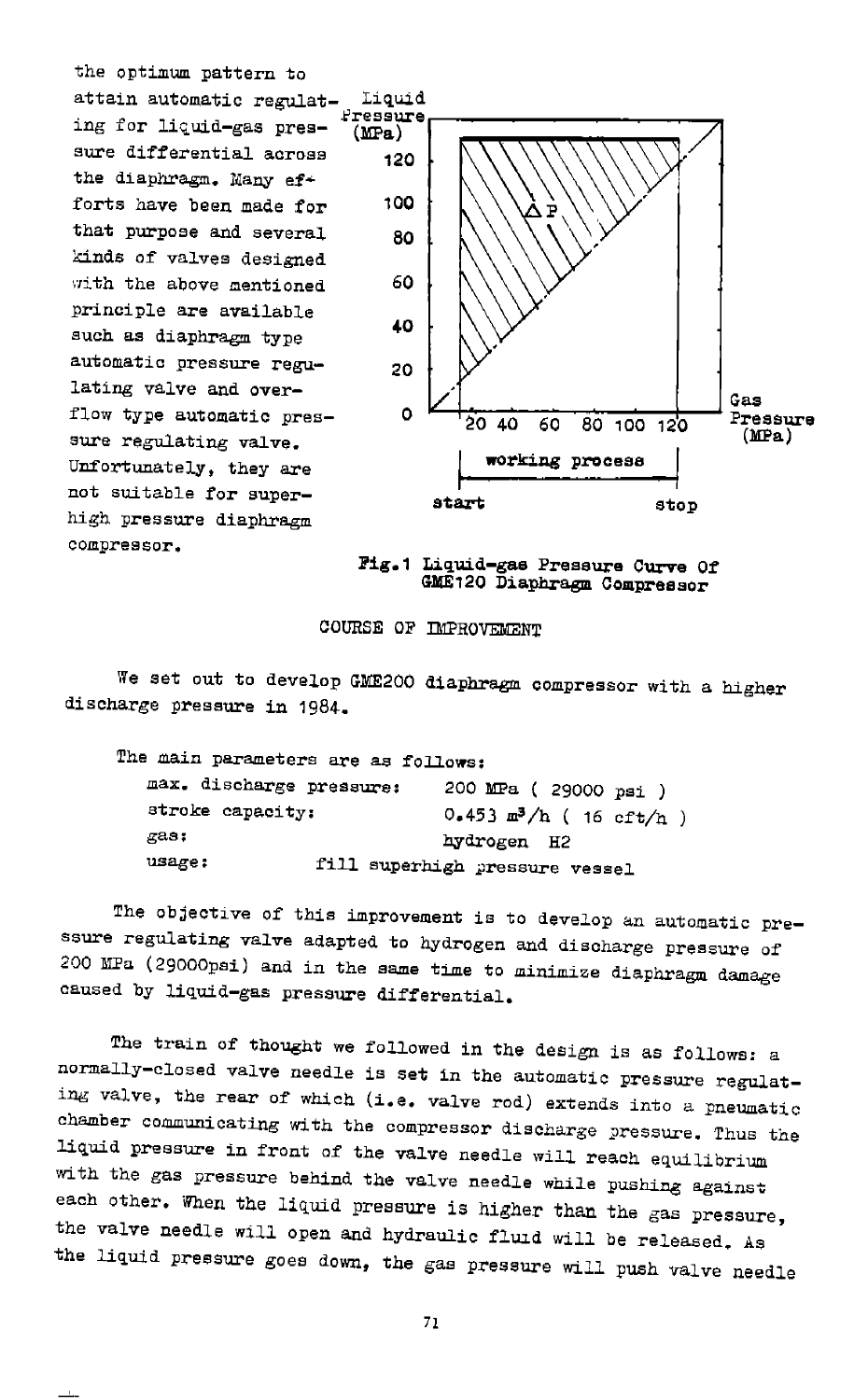to close in time.

There are two difficulties to be dealt with in realizing the above train of thought.

First, there is 200 MPa (29000 psi) high pressure hydrogen, <sup>a</sup> high permeable medium, in the pneumatic chamber at rear of valve rod. It's required to seal the hydrogen absolutely that no leakage is allowed. In the same time, the valve rod must be highly sensitive to gas pressure and could move nimbly. It is a problem of motional sealing for superhigh pressure gas.

Testing with packing gland of different constructions on GME120 diaphragm compressor, we found out that when-the sealing for pressure of 120 MPa (17400 psi) was effective, the valve rod would be held by the great clamping friction force and could not move smoothly. Vice versa, if the valve rod could move smoothly while the packing gland would give up the function.

The other difficulty is the complicated working conditions of the hydraulic fluid at the valve seat opening. It is difficult to calculate theoretically. The main factors are: in the superhigh pressure state, the viscosity and compressibility of hydraulic fluid change greatly, and also the working frequency of diaphragm compressor is very high, normally up to 400 rpm.

We have designed various types of automatic pressure regulating valve and tested each of them with GME120 compressor repeatedly. We accumulated a wealth of experience with a large number of test data from failures. Later on, we created the liquid-gas converting construction, which, putting an end to all, is a substansive success in developing the automatic pressure regulating valve. In 1986, the automatic pressure regulating valve passed the test running with GME120 diaphragm dompressor.

In 1988, GME brought forth GME200 diaphragm compressor with the new automatic pressure regulating valve. It is a superhigh pressure diaphragm compressor capable of self-controlling through liquid-gas pressure differential.

Fig.2 is the photograph of the compressor. Fig.3 ahows the schematic layout of its construction.

The performance of this type of diaphragm compressor reaches the design requirement. The rotary speed is 350 rpm. 'A' is the automatic pressure regulating valve, whose front opening is connected to the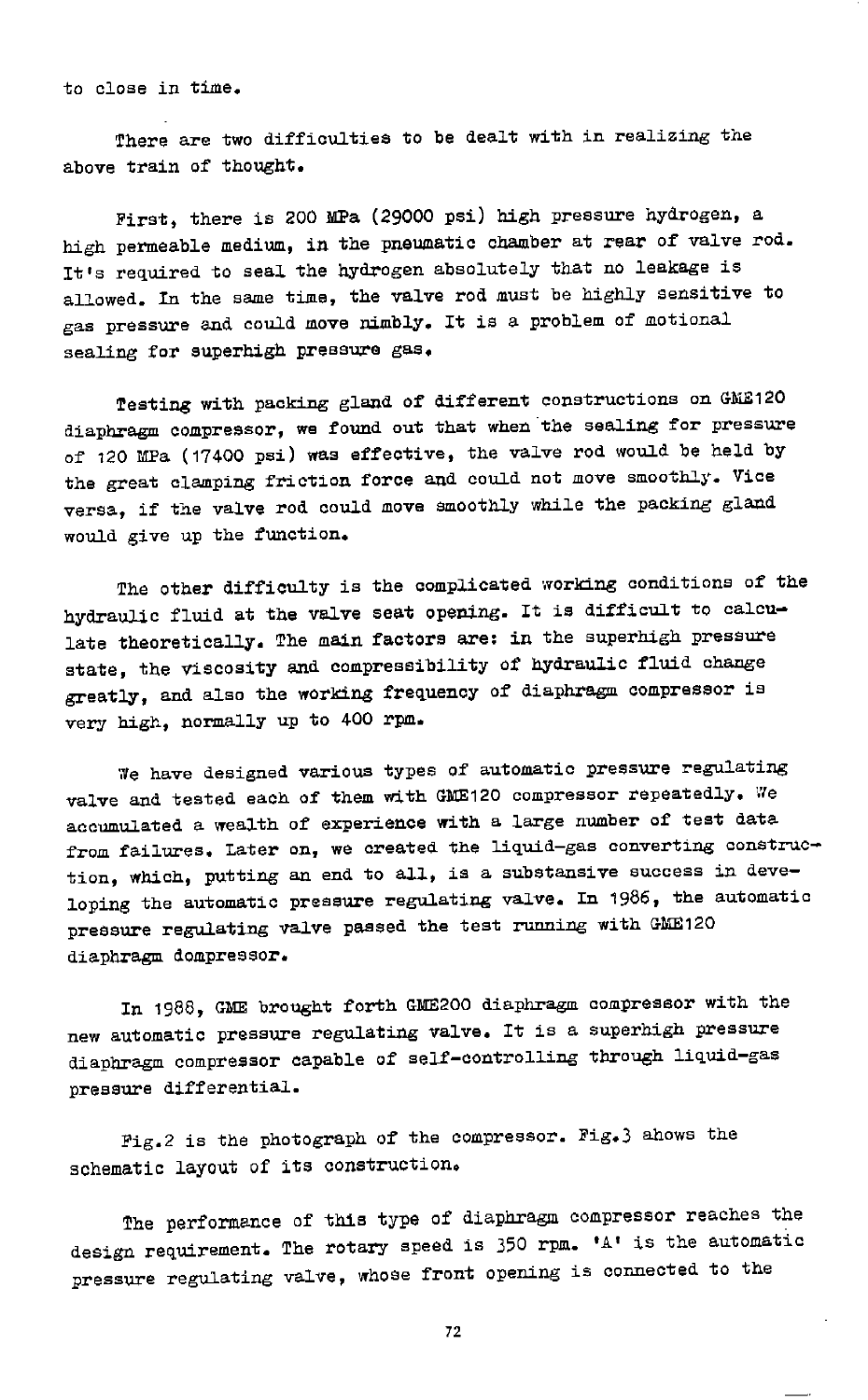hydraulic fluid chamber under the diaphragm and the rear opening is interlinked with the compressor discharge *pipe* by the gas pressure

feedback pipe 'B'. The released liquid is led to the crank case by *pipe* •c•. The lubricant is conveyed to the rear part of the pressure regulating valve through *pipe 'D'* •

Fig.4 shows the photograph of automatic pressure regulating valve installed on GME200 dia<sup>p</sup>hragm compressor. Fig.5 shows its stru

This type of automatic pressure regulating valve is designed with principle of liquidgas pressure equilibrium while pushing against each other. The closing force at the valve needle comes from the pneumatic chamber at rear of valve rod and <sup>a</sup>spring.

There employs the pneumatic-hydraulic converting mechanism at the rear part of the valve consisting of pneumatic chamber 'G' and small hydraulic chamber 'L'. The small hydraulic chamber 'L' *is* hermetic. The free piston is the movable interface between it and pneumatic chamber 'G'. Once



structure sketch. Fig.2 Photograph Of GME200 structure sketch. Viaphragm Compressor



Fig.3 Schematic Layout Of Structure Of GME200 Diaphragm Compressor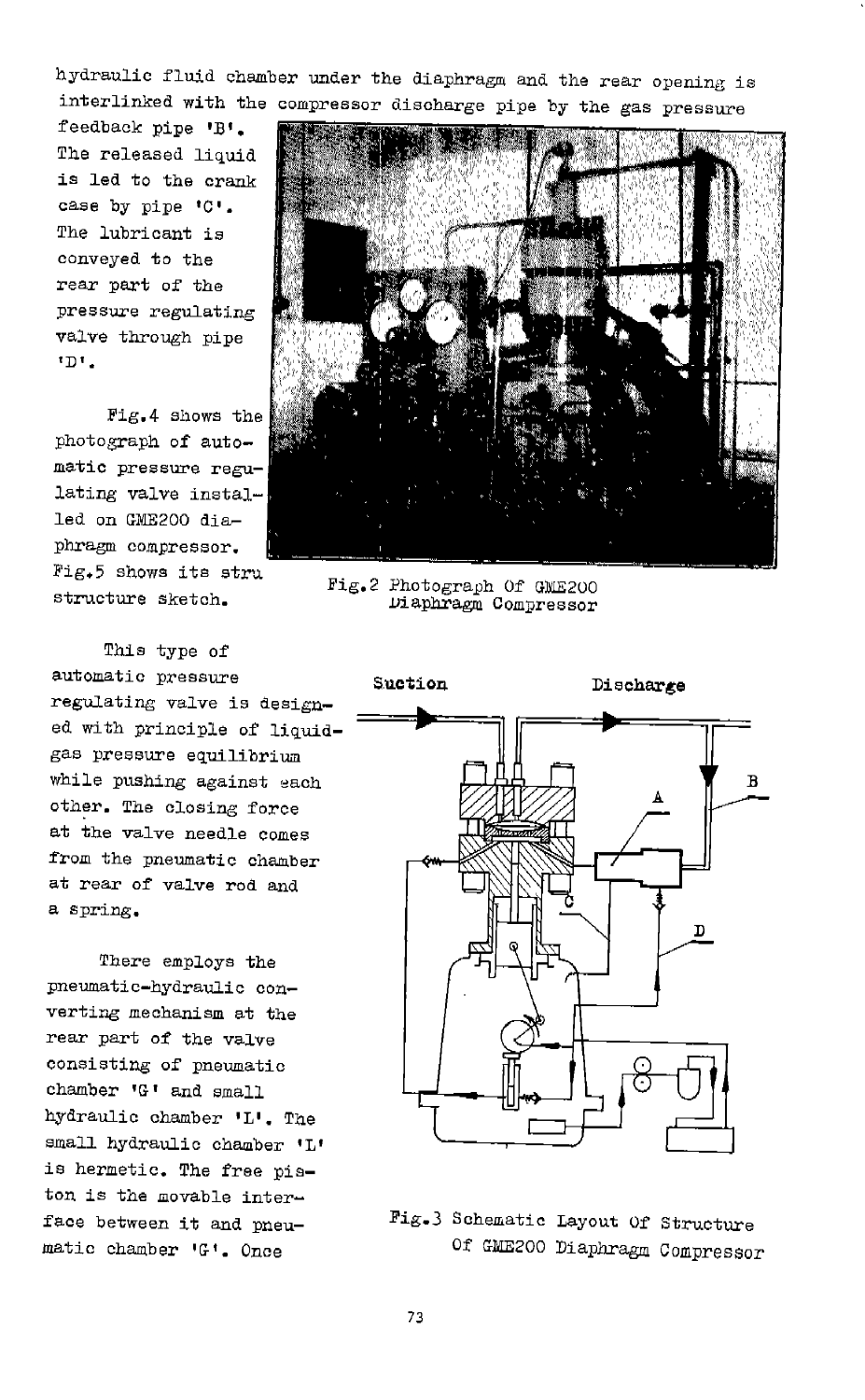

Fig.4 Photograph Of Automatic Pressure Regulating Valve On GME200 Diaphragm Compressor



1. Valve Needle; 2. Valve Rod; 3. Spring; 4. Packing Gland; 5. Free Piston.

> Fig.5 Sketch Of The Construction Of The Automatic Pressure Regulating Valve

there is a pressure in pneumatic chamber  $G^t$ , the free piston will move a bit, and an exactly same liquid pressure as the gas pressure will be created in the small hydraulic chamber 'L'. Thereby; the motional sealing for gas is replaced by motional sealing for liquid at the rear of valve rod. Generally, motional sealing for liquid is easier to be attained than for gas, although it is under superhigh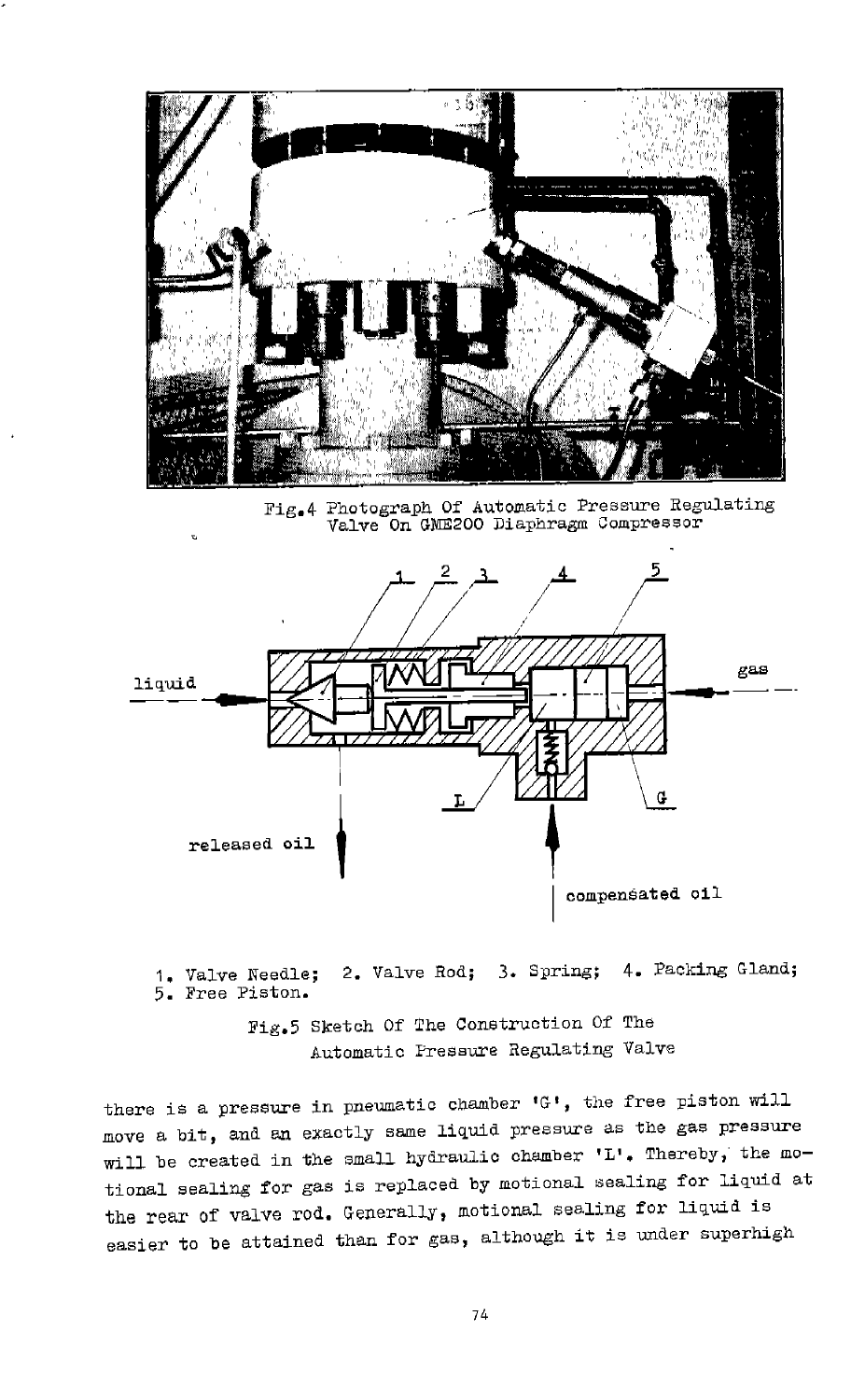pressure.

Conical with *wide* sealing surface *is* adopted.

<sup>A</sup>one-way compensating valve *is* adopted for the small hydraulic chamber'L'. The lubricant pump on the compressor can fill oil to the small hydraulic chamber whenever the machine started, in case that there is permeation in the small hydraulic chamber.

The design performance for the automatic pressure regulating valve are as follows:

When the valve opens:

 $P1 = K P2 + C$ 

- where,  $P1$  -- hydraulic pressure in front of the valve needle;  $P2 \longrightarrow$  pneumatic pressure behind the valve needle;  $C$  -- constant:
	- $K$  coefficient.

i.e. to make the hydraulic pressure before the valve be in proportion with the pneumatic pressure behind the valve, and higher than it by a constant.

### RESULTS & CONLUSION OF THE RUNNING

Up to date, we have operated GME200 diaphragm compressor with automatic pressure regulating valve for hundreds of times for pressurization trial. For each running, we have noted down all the data strictly. A set of data recorded for one pressrization process is given in the following table, which is taken from a trial running. All the data were measured by pressure sensor. The curve shown in Fig.6 is the relations between liquid pressure and gas pressure, which is made according to the data listed in the above mentioned table.

#### Results:

- a) Fig.6shows the liquid pressure changes along with the variation of the compressor discharge pressure. And the liquid-gas pressure differential across the diaphragm is kept within a range of 2.65 -- 23.8 MPa(384.25 - 3451 psi), during the whole process when the discharge pressure increses from 31.95  $MPa(4632.75 \text{ psi})$  to 202.15 MPa(29311.75 psi).
- b) By observation and checking up, we found that there was an excellant sealing effect around valve rod, and no leakage from the pneumatic chamber to both outside and the small hydraulic chamber. Neither was there any leakage of the hydraulic fluid in the small hydraulic chamber.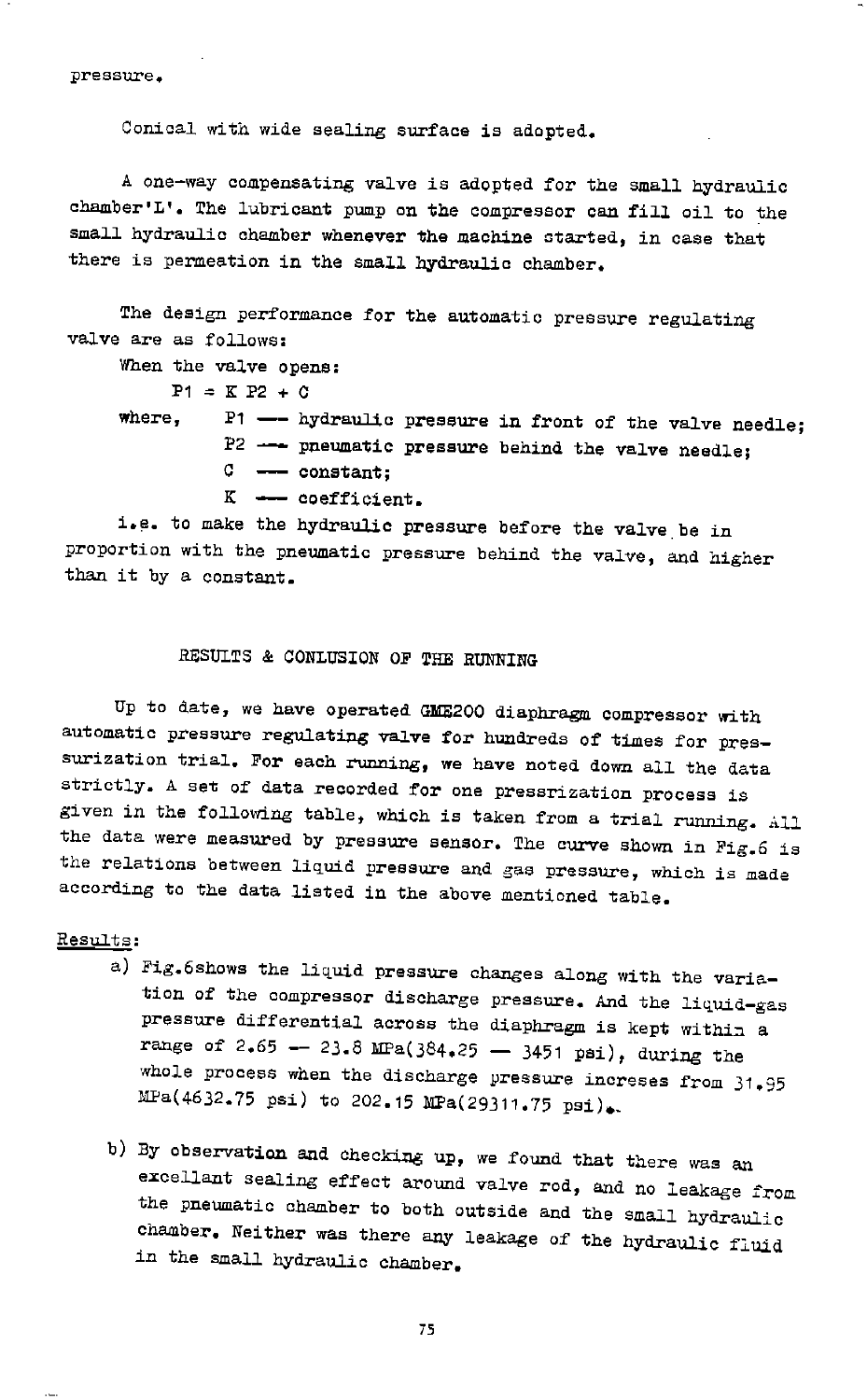|                    |          | 1       | $\overline{2}$ | 3      | 4      | 5      | 6          |
|--------------------|----------|---------|----------------|--------|--------|--------|------------|
| Gas<br>Pressure    | (MPa)    | 31.95   | 47.56          | 55.12  | 66.20  | 78.13  | 92.25      |
| Liquid<br>Pressure | (MPa)    | 49,50   | 62.85          | 77.12  | 87.60  | 99.91  | 114.00     |
| △₽                 | (MPa)    | 17.55   | 15.29          | 22.00  | 21.40  | 21.78  | 21.75      |
|                    |          |         |                |        |        |        |            |
| 7                  | 8        | 9       | 10             | 11     | 12     | 13     | 14         |
| 100.81             | $120-95$ | 146.25  | 156.91         | 169.50 | 182.20 | 198.05 | $202 - 15$ |
| 124.61             | 144.23   | 165, 10 | 171.90         | 181.82 | 192.30 | 201.85 | 204.80     |
| 23.80              | 23.28    | 18.85   | 14.99          | 12.32  | 10.10  | 3.80   | 2.65       |

LiqUid



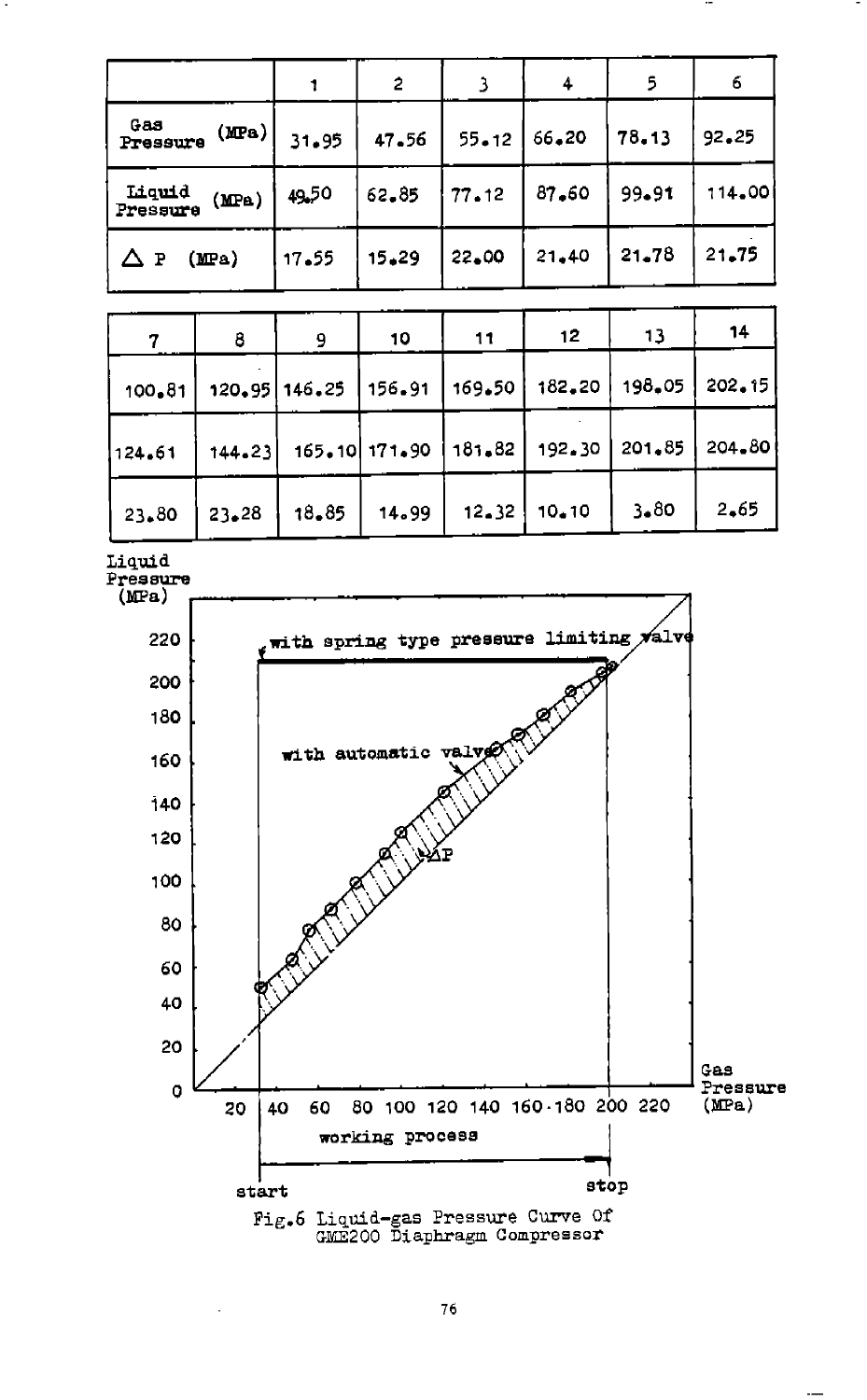- c) The valve needle ishimble. The action frequency of the valve needle is 350 times per minute, equal to the revolution of the compressor. The conical of the valve can offer a good sealing.
- d) The performance repeatability of the valve is proved satisfactory by large numbers of test recordings.

#### Conclusion:

This type of automatic pressure regulating valve is suitable for superhigh pressure diaphragm compressor with max. discharge pressure up to 200 MPa(29000 psi). It can function as auto-control of liquidgas pressure differential.

In comparision with manual pressure control valve, it can realize unmanned operation of the diaphragm compressor. Compared with spring type valve, it can reduce greatly the liquid-gas pressure differential.

To compare by GME200 diaphragm compressor, the liquid-gas pressure differential at the begining of pressurizing process, the pressure differential with automatic pressure regulating valve is only 9.86% of the value with spring type pressure limiting valve(see Fig.6).

Thus, this type of automatic pressure regulating valve alleviated greatly the destructive power of the additional local stress and created favourable conditions for the increasing service life of diaphragm.

#### CONCLUSION ~~

- 1. The running of GME200 diaphragm compressor has proved that the train of thought, i.e. taking compressor discharge pressure as the controlling pressure to limit the peak value of liquid pressure is correct. Furthermore, the pneumatic-hYdraulic converting construc-
- tion in this automatic pressure regulating valve is the crux of the matter which makes it possible to improve the performance of superhigh pressure diaphragm compressor.
- 2. On the basis of the principle of the valve, it can be used in any type of diaphragm compressor with higher or lower discharge pressure.

#### ACKNOWLEGEMENT

During improvement of performance for superhigh pressure diaphregs